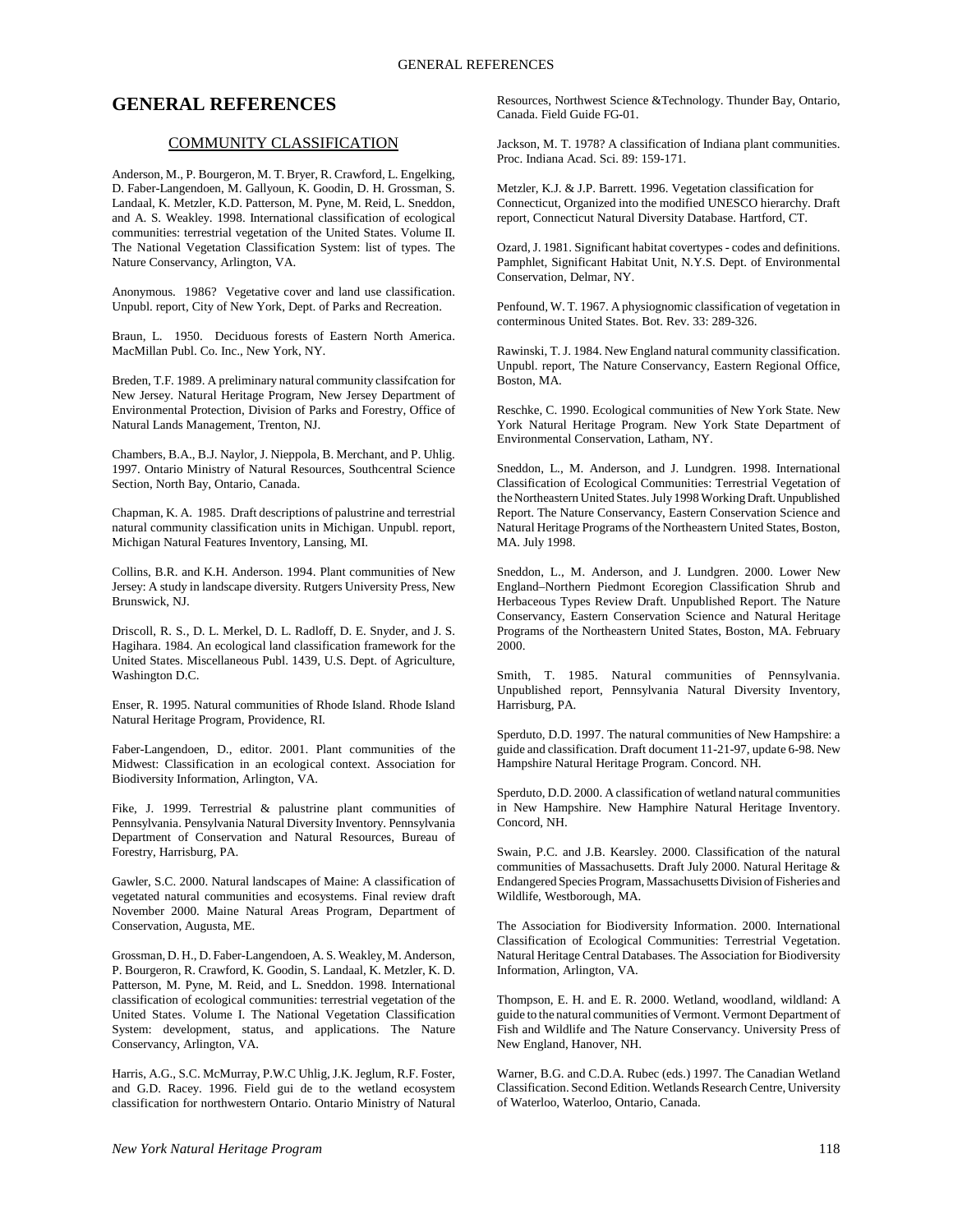# GEOLOGY AND SOILS

Buol, S. W., F. D. Hole, and R. J. McCracken. 1973. Soil genesis and classification. Iowa State Univ. Press, Ames, IO.

Broughton, J. G., D. W. Fisher, Y. W. Isachsen, and L. V. Rickard. 1966. Geology of New York: a short account. Educational leaflet No. 20, New York State Museum and Science Service, Albany, NY.

Fisher, D.W., Y.W. Isachsen, and L.V. Rickard. 1970. Geologic map of New York 1970. New York State Museum and Science Service, Map and Chart Series 15, 5 sheets, 1:250,000, 100 ft contour.

Isachsen, Y.W., E. Landing, J.M. Lauber, L.V. Rickard, and W.B. Rogers, eds. 2000. Geology of New York: A simplified account. Educational Leaflet No. 28, 2<sup>nd</sup> ed. New York State Museum/Geological Survey, Albany, NY.

New York State Museum and Science Service. 1970. Geologic Map of New York, Map and Chart Series No.15. The University of the State of New York, The State Education Department, Albany, NY.

New York State Museum and Science Service. 1970. Surficial Geologic Map of New York, Map and Chart Series No.15. The University of the State of New York, The State Education Department, Albany, NY.

# PLANTS

**Lichens**

Brodo, I. M. 1968. The lichens of Long Island, New York: a vegetational and floristic analysis. N.Y.S. Mus. and Science Service Bull. No. 410, Albany, NY.

Brodo, I.M., S.D. Sharnoff, and S. Sharnoff. 2001. Lichens of North America. Yale University Press, New Haven, CT.

Egan, R.S. 1987. A fifth checklist of the lichen-forming, lichenicolous, and allied fungi of the continental United States and Canada. The Bryologist 90:77-173.

Hale, M.E. 1979. How to know the lichens.  $2<sup>nd</sup>$  ed. William C. Brown Co., Dubuque, IO.

#### **Mosses**

Andrus, R.E. 1980. Sphagnaceae (peat moss family) of New York State. Contributions to a Flora of New York State III. New York State Museum Bulletin No. 422. Albany, NY.

Conard, H.S. and P.L. Redfearn, Jr. 1979. How to know the mosses and liverworts. 2nd ed. William C. Brown, Dubuque, IO.

Crum, H. A. and L. E. Anderson. 1981. Mosses of Eastern North America. Volume 1-2. Columbia University Press. New York, NY.

Ketchledge, E. H. 1980. Revised checklist of the mosses of New York State. New York State Museum, Bull. No. 440, Albany, NY.

McQueen, C.B. 1990. Field Guide to the Peat Mosses of Boreal of North America. University Press of New England, Hanover, NH.

Slack, N. G. 1977. Species diversity and community structure in bryophytes: New York State studies. N.Y.S. Museum, Bull. No. 428, Albany, NY.

### **Vascular Plants**

Brown, L. 1979. Grasses. An Identification Guide. Houghton Mifflin Co., Boston, MA.

Chapman, W.K. 1997. Orchids of the Northeast. Syracuse University Press, Syracuse, NY.

Chapman, W.K. and Alan E. Bessette. 1990. Trees and Shrubs of the Adirondacks. North Country Books, Utica, NY.

Chapman, W.K., Valerie Chapman, Alan Bessette, Arleen Raines Bessette, Douglas Pens. 1998. Wildflowers of New York in Color. Syracuse University Press, Syracuse, NY.

Crow, G.E. and C.B. Hellquist. 2000. Aquatic and Wetland Plants of Northeastern North America. Two volumes. The University of Wisconsin Press, Madison, WI.

Elias, T.S. 1980. Trees of North America. Crown publishers, New York, NY.

Fernald, M.L. 1950. Grays Manual of Botany. Eighth Edition. Dioscorides Press, Portland, OR.

Gleason, H.A. and A. Cronquist. 1991. Manual of Vascular Plants of Northeastern United States And Adjacent Canada. The New York Botanical Garden, Bronx, NY.

Hitchcock, A.S. 1950. Manual of the Grasses of United States. Volumes I and II. Dover Publications, New York, NY.

Holmgren, N.H. 1998. Illustrated Companion To Gleason and Cronquist's Manual. New York Botanical Garden, Bronx, NY.

Lellinger, D. 1985. A Field manual of the Ferns and Fern Allies of the United States and Canada. Smithsonian Institution Press, Washington, D.C.

McGrath, A. 1981. Wildflowers of the Adirondacks. North Country Books, Utica, NY

Mitchell, R.S. and G.S. Tucker. 1997. Revised checklist of New York State plants. Bulletin No. 490. The New York State Museum, Albany, NY.

Mitchell, R.S. ed. 1983-1993. Contributions to a Flora of New York State. Volumes 1-11. The New York State Museum, Albany, NY.

Newcomb, L. 1977. Newcomb's Wildflower Guide. Little, Brown and Company, Boston, MA.

Niering, W.A. and N. Olmstead. 1979. Audubon society field guide to North American wildflowers. Eastern region. A.E. Knopf, New York, NY.

Petrides, G.A. 1972. A Field Guide to Trees and Shrubs. A Peterson field guide series. Houghton Mifflin Co., Boston, MA.

Petrides, G.A. and J. Wehr. 1998. A Field Guide to Eastern Trees. A Peterson Field Guide Series. Houghton Mifflin Co., Boston, MA.

Peterson, R.T. and M. McKenny. 1968. The field guide to wildflowers of Northeastern and North Central North America. A Peterson Field Guide Series. Houghton Mifflin Co., Boston, MA.

Rhoads, A.F., and T.A. Block. 2000. The plants of Pennsylvania: An illustrated manual. Univ. Pennsylvania Press, Philadelphia.

Slack, N. and A.W. Bell. 1993. 85 Acres. A Field Guide to the Adirondack Alpine Summits. Adirondack Mountain Club.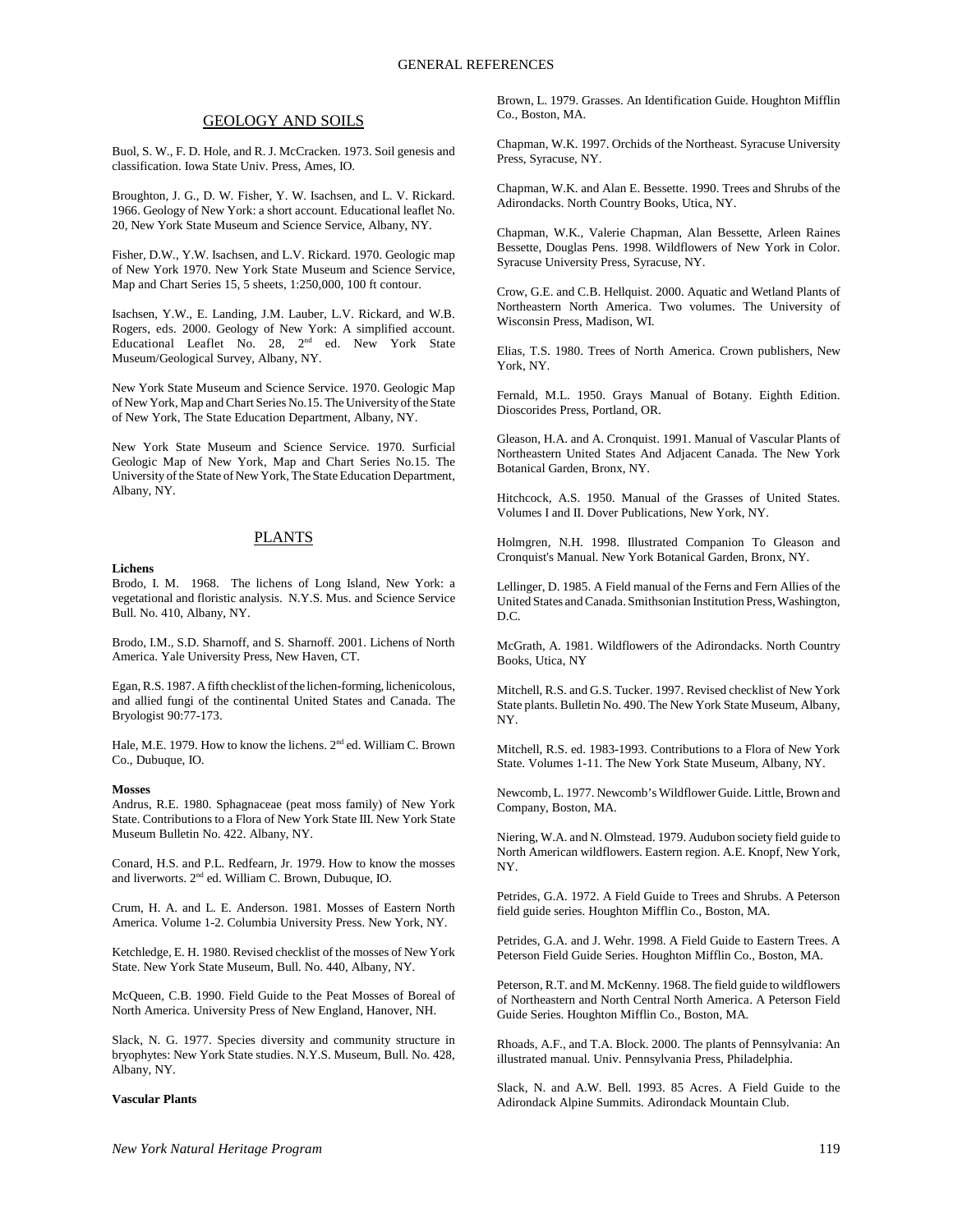Soper, J. and M. Heimburger. 1982. Shrubs of Ontario. The Royal Ontario Museum, Toronto, Canada.

Symonds, G.W.D. 1963. The Shrub Identification book. George McLeod Limited, Toronto, Canada.

Symonds, G.W.D. 1958. The Tree Identification Book. George McLeod Limited, Toronto, Canada.

Voss, E.G. 1972. Michigan flora. Part I. Gymnosperms and monocots. Cranbrook Institute of Science and Univ. Michigan Herbarium. Ann Arbor.

Voss, E.G. 1985. Michigan flora. Part II. Dicots (Saururaceae-Cornaceae). Cranbrook Institute of Science and Univ. Michigan Herbarium. Ann Arbor.

Voss, E.G. 1996. Michigan Flora. Part III. Dicots (Pyrolaceae-Compositae). Cranbrook Institute of Science and Univ. Michigan Herbarium. Ann Arbor.

# **INVERTEBRATES**

**Insects**

Borror, D.J. and R.E. White. 1970. A field guide to the insects of America north of Mexico. Houghton Mifflin Co., Boston, MA.

Covell, C.V., Jr. 1984. Afield guide to the moths of eastern North America. Houghton Mifflin Co., Boston, MA.

Hodges, R.W. et al. 1983. Check list of the Lepidoptera of America north of Mexico. E. W. Classey Ltd. and The Wedge Entomological Research Foundation, Washington, D.C.

Miller, L D. and F. M. Brown. 1981. A catalogue/checklist of the butterflies of America north of Mexico. The Lepidopterists' Society Memoir No. 2.

Milne, L.J. 1980. The Audubon Society field guide to North American insects and spiders. A.E. Knopf, New York, NY.

Pyle, R.M. 1981. The Audubon Society field guide to North American butterflies. A.E. Knopf, New York, NY.

#### **Mollusks**

Jokinen, E.H. 1992. The freshwater snails of New York State. New York State New York State Museum, Bull. No. 482, Albany, NY.

Strayer, D.L., and K.J. Jirka. 1997. The pearly mussels of New York state. Memoirs of the New York State Museum 26:1-113.

Turgeon, D.D., A.E. Bogan, E.V. Coan, W.K. Emerson, W.G. Lyons, W.L. Pratt, C.F.E. Roper, A. Scheltema, F.G. Thompson, and J.D. Williams. 1988. Common and scientific names of aquatic invertebrates from the United States and Canada: mollusks. American Fisheries Society Special Publication 16. American Fisheries Society, Bethesda, MD.

## VERTEBRATES

**Fishes**

American Fisheries Society Committee on Names of Fishes. 1980. A list of common and scientific names of fishes from the United States

and Canada. 4th ed. American Fisheries Society Special Publication No. 12.

Boschung, H.T. Jr., J.D. Williams, D.W. Gotshall, D.K. Caldwell, and M.C. Caldwell. 1983. The Audubon Society field guide to North American fishes, whales, and dolphins. A.E. Knopf, New York, NY.

Decker, D.J., R.A. Howard, W.H. Everhart, and J.W. Kelley. 1980. Guide to the freshwater fishes of New York. Cornell University, Ithaca, NY.

Eddy, S. and J.C. Underhill. 1978. How to know the freshwater fishes. 3rd ed. William C. Brown, Dubuque, IO.

Greeley, J. R. 1929. Fishes of the Erie-Niagara watershed. pp. 150-179 In: A biological survey of the Erie-Niagara system. Suppl. to the 18th Ann. Rep., 1928. N.Y.S. Conserv. Dept., Albany, NY.

Greeley, J. R. 1940. Fishes of the watershed with annotated list. In: A biological survey of the Lake Ontario watershed. Suppl. to the 29th annual report, 1939. N.Y.S. Conservation Dept., Albany, NY.

Haynes, J.M. and N.J. Frisch. 1993. Illustrated guide to Hudson River fishes. SUNY College at Brockport, Brockport, NY.

McClane, A.J. 1974. Field guide to freshwater fishes of North America. Holt Reinhart and Winston, New York, NY.

Page, L.M. an B.M. Burr. 1991. Freshwater fishes. Houghton Mifflin Co., Boston, MA.

Robins, C.R., R.M. Bailey, C.E. Bond, J.R. Brooker, E.A. Lachner, R.N. Lea, and W.B. Scott. 1991. Common and scientific names of fishes from the United States and Canada. Fifth Edition. American Fisheries Society Special Publication 20. American Fisheries Society, Bethesda, MD.

Robins, C.R. and G.C. Ray. 1986. A field guide to Atlantic Coast fishes of North America. Houghton Mifflin Co., Boston, MA.

Smith, C.L. 1985. The inland fishes of New York State. New York State Department of Environmental Conservation, Albany, NY.

Werner, R.G. 1980. Freshater fishes of New York State. Syracuse University Press, Syracuse, NY.

### **Reptiles and Amphibians**

Behler, J.L. and F.W. King. 1979. The Audubon Society field guide to North American reptile and amphibians. A.E. Knopf, New York, NY.

Bishop, S.C. 1941. Salamanders of New York. New York State New York State Museum, Bull. No. 324, Albany, NY.

Bishop, Handbook of salamanders. Comstock Publishing Company, Inc., Ithaca, NY.

Collins, J. T., R. Conant, E. Huheey, J. L. Knight, E. M. Rundquist, and H. M. Smith. 1982. Standard common and current scientific names for North American amphibians and reptiles. 2nd ed. Society for the Study of Amphibians and Reptiles, Miami University, Oxford, OH.

Conant, R. and J.T. Collins. 1991. A field guide to reptiles and amphibians; Eastern and central North America. 3<sup>rd</sup> ed. Houghton Mifflin Co., Boston, MA.

DeGraaf, R.M. and D.D. Rudis. 1981. Forest habitat for reptiles & amphibians of the Northeast. Forest Service, U.S. Department of Agriculture. Northeastern Forest Experiment Station, Amherst, MA.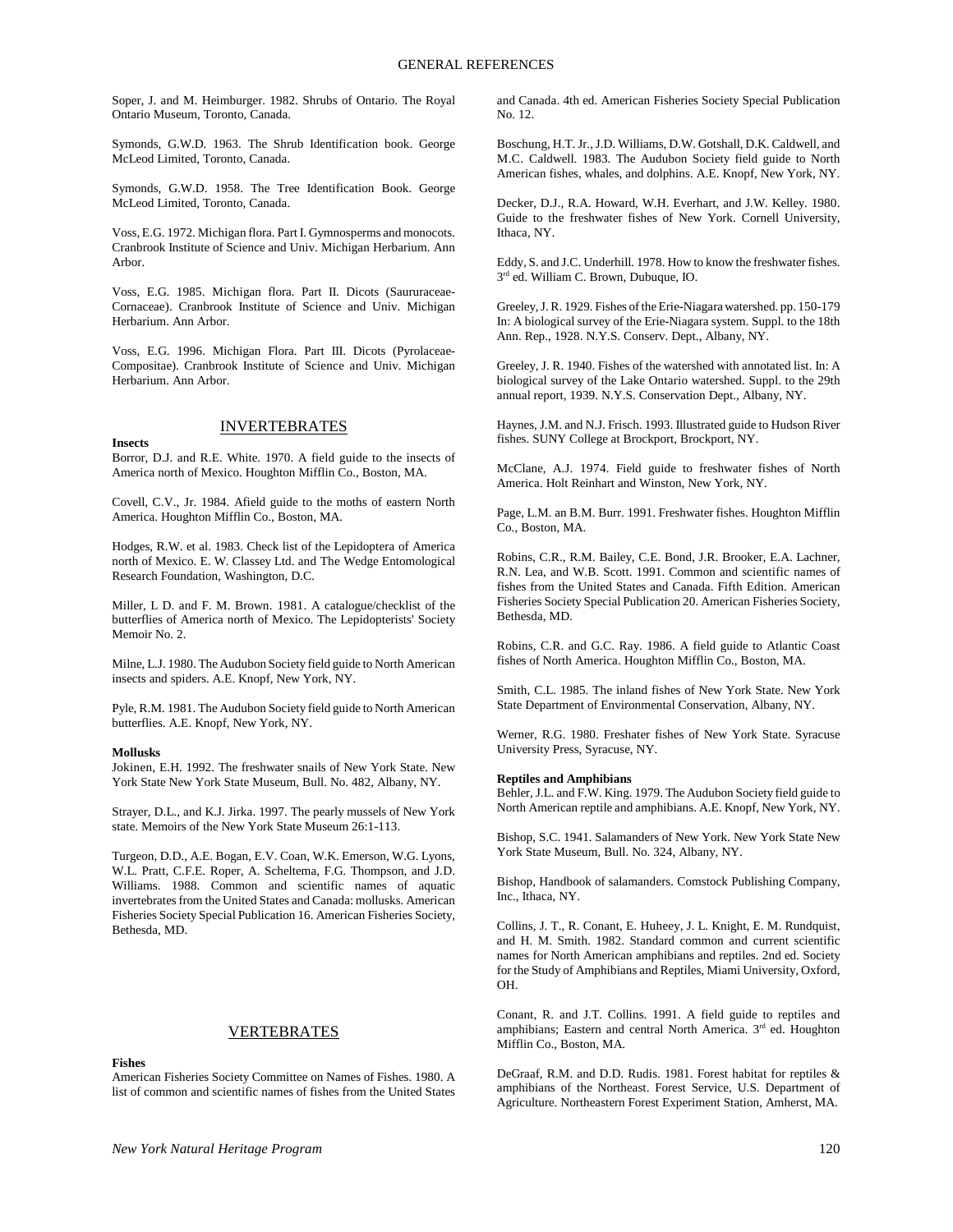Ernst, C.H., R.W. Barbour, and J.E. Lovich. 1994. Turtles of the United States and Canada. Smithsonian Institution Press, Washington, D.C.

Frost, D. R. 1985. Amphibian species of the world: a taxonomic and geographic reference. Allen Press, Inc. and The Association of Systematics Collections, Lawrence, KS.

New York State Department of Environmental Conservation. 1985. Checklist of the amphibians, reptiles, birds and mammals of New York State, including their protective status. Nongame Section, Div. of Fish and Wildlife, N.Y.S. Department of Environmental Conservation, Delmar, NY.

Petranka, J.W. 1998. Salamanders of the United States and Canada. Smithsonian Institution Press, Washington, D.C.

### **Birds**

American Ornithologists' Union. 1983. Check-list of North American birds. Sixth Edition. Allen Press, Inc., Lawrence, KS.

Bull, J. 1974. Birds of New York State. Doubleday/Natural History Press, Garden City, NY

Bull, J. and J. Farrand, Jr. 1977. The Audubon Society field guide to North American birds: Eastern region. A.E. Knopf, New York, NY.

Farrand, J., Jr. 1983. The Audubon Society master guide to birding 3 vols. A.E. Knopf, New York, NY.

Holmes, R. T., T. W. Sherry, and F. W. Sturges. 1986. Bird community dynamics in a temperate deciduous forest: long-term trends at Hubbard Brook. Ecol. Monogr. 56: 201-220.

Levine, E.L. ed. 1998. Bull's Birds of New York State. Comstock Publishing, Ithaca, NY.

Peterson, R.T. 1980. Afield guide to the birds of Eastern and Central North America. 4<sup>th</sup> ed. Houghton Mifflin Co., Boston, MA.

Robbins, C.S., B.Bruun, and H.S. Zim. 1983. A guide to field identification: Birds of North America. Golden Press, New York, NY.

Sabo, S. R. 1980. Niche and habitat relations in subalpine bird communities of the White Mountains of New Hampshire. Ecol. Monogr. 50: 241-259.

Scott, S.L., ed. 1999. Field guide to the birds of North America. National Geographic Society. Washington, D.C.

### **Mammals**

Burt, W.H. and R.P. Grossenheider. 1980. A field guide to the mammals. 3rd ed. Houghton Mifflin Co., Boston, MA.

Godin, A.J. 1977. Wild mammals of New England. John Hopkins University Press, Baltimore, MD.

Honacki, J. H. , K. E. Kinman, and J. W. Koeppl, eds. 1982. Mammal species of the world. Assoc. of Systematic Collections and Allen Press, Lawrence, KS.

Jones, J. K., Jr., et al. 1986. Revised checklist of North American mammals north of Mexico, 1986. Occ. Pap. Mus. Texas Tech. Univ., Lubbock, TX.

Leatherwood, S., D. K. Caldwell, and H. E. Winn. 1976. Whales, dolphins, and porpoises of the western North Atlantic. N.O.A.A. Tech. Rep., National Marine Fisheries Service CIRC-396.

Matthews, M. J. 1981. Urban wildlife habitat inventory map overlay user information. Pamphlet, Urban Wildlife Unit, N.Y.S. Dept. of Environmental Conservation, Delmar, NY.

Merrit, J.F. 1987. Guide to the mammals of Pennsylvania. University of Pittsburgh Press, Pittsburgh, PA.

# REGIONAL STUDIES

Adams, C. C., R. B. Gordon, F. W. Emerson, L. A. Kenoyer, L. E. Hicks, and A. A. Saunders. 1937. Vegetational survey of Allegany State Park. N.Y.S. Mus. Handbook 17, Albany, NY.

Batcher, M.S. 1998. The comparative effect of environmental gradients, fire and fragmentation of the composition and structure of natural communities in the Northern Shawangunk Mountains. Unpublished report. The Shawangunk Ridge Biodiversity Partnership, Ulster County, NY.

Curran, R. P. 1974. Vegetational development of the plains of the Oswegatchie. M.S. thesis, State University College of Environmental Science and Forestry, Syracuse, NY. 186 pp.

Curtis, J. T. 1959. The vegetation of Wisconsin. An ordination of plant communities. University of Wisconsin Press, Madison.

DeGraaf, R. M. and D. D. Rudis. 1986. New England Wildlife: habitat, natural history, and distribution. U.S.D.A. Forest Service, Northeastern Forest Experiment Station. Gen. Tech. Report NE-108.

Dickinson, N. R. 1979. A division of southern and western New York State into ecological zones. Unpubl. report for N.Y.S. Dept. of Environmental Conservation, Wildlife Resources Center, Delmar, NY.

Faigenbaum, H. M. 1937. Chemical investigation of the lower Hudson area. In: A biological survey of the lower Hudson watershed. Suppl. to the 26th Ann. Rep., 1936. N.Y.S. Conserv. Dept., Albany, NY.

Faigenbaum, H. M. 1939. Chemical investigation of the fresh waters of Long Island. In: A biological survey of the fresh waters of Long Island. Suppl. to the 28th Ann. Rep., 1938. N.Y.S. Conserv. Dept., Albany, NY.

Faigenbaum, H. M. 1939. Chemical investigation of the south shore and eastern bay areas of Long Island. In: A biological survey of the salt waters of Long Island, 1938. Suppl. to the 28th Annual Report, 1938. A joint survey with the U.S. Bureau of Fisheries. N.Y.S. Conservation Dept., Albany, NY.

Fassett, N. C. 1928. The vegetation of the estuaries of northeastern North America. Proc. Boston Sox. Nat. Hist. 39: 73-130.

Giles, R. H., ed. 1969. Wildlife Management techniques. The Wildlife Society, Washington, D.C.

Heinselman, M. L. 1970. Landscape evolution, peatland types, and the environment in the Lake Agassiz Peatlands Natural Area, Minnesota. Ecol. Monogr. 40: 235-261.

Hubbs, K. 1995. Fire History of the Northern Shawangunks. Unpublished report. The Nature Conservancy, Troy, NY

Johnson, A. H. and S. B. McLaughlin. 1986. The nature and timing of the deterioration of red spruce in the northern Appalachian Mountains. In: Acid deposition long-term trends, pp. 200-230, National Academy Press.